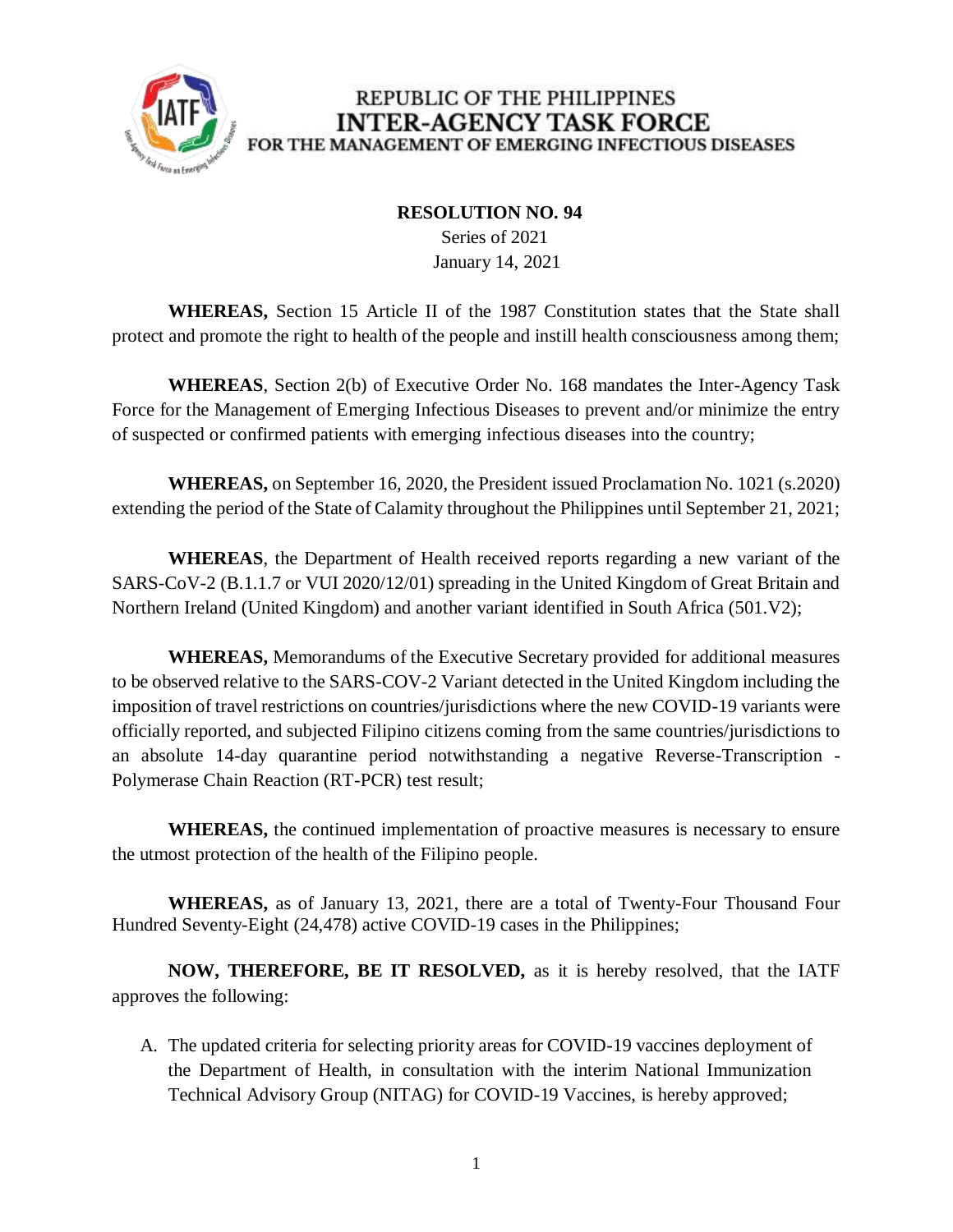

- B. The Department of Transportation is directed to strictly implement its issuances against airlines that allow the boarding of passengers who are prohibited from entering the Philippines pursuant to travel restrictions imposed by the Office of the President and the IATF. Exemptions to these entry restrictions shall be governed by the implementing guidelines as may be issued by the IATF Technical Working Group, in coordination with the appropriate implementing agencies;
- C. The recommendations of the IATF Technical Working Group on New COVID-19 Variants are approved, the specifics of which are as follows:
	- 1. Entry travel restrictions and its governing rules applicable to all travelers coming from or transiting through the following countries/jurisdictions listed hereunder shall be extended until January 31, 2021:
		- a. The United Kingdom;
		- b. Denmark,
		- c. Ireland,
		- d. Japan;
		- e. Australia;
		- f. Israel;
		- g. The Netherlands;
		- h. The People's Republic of China, including Hong Kong Special Administrative Region;
		- i. Switzerland;
		- j. France;
		- k. Germany;
		- l. Iceland;
		- m. Italy;
		- n. Lebanon;
		- o. Singapore;
		- p. Sweden;
		- q. South Korea;
		- r. South Africa;
		- s. Canada;
		- t. Spain;
		- u. United States of America;
		- v. Portugal;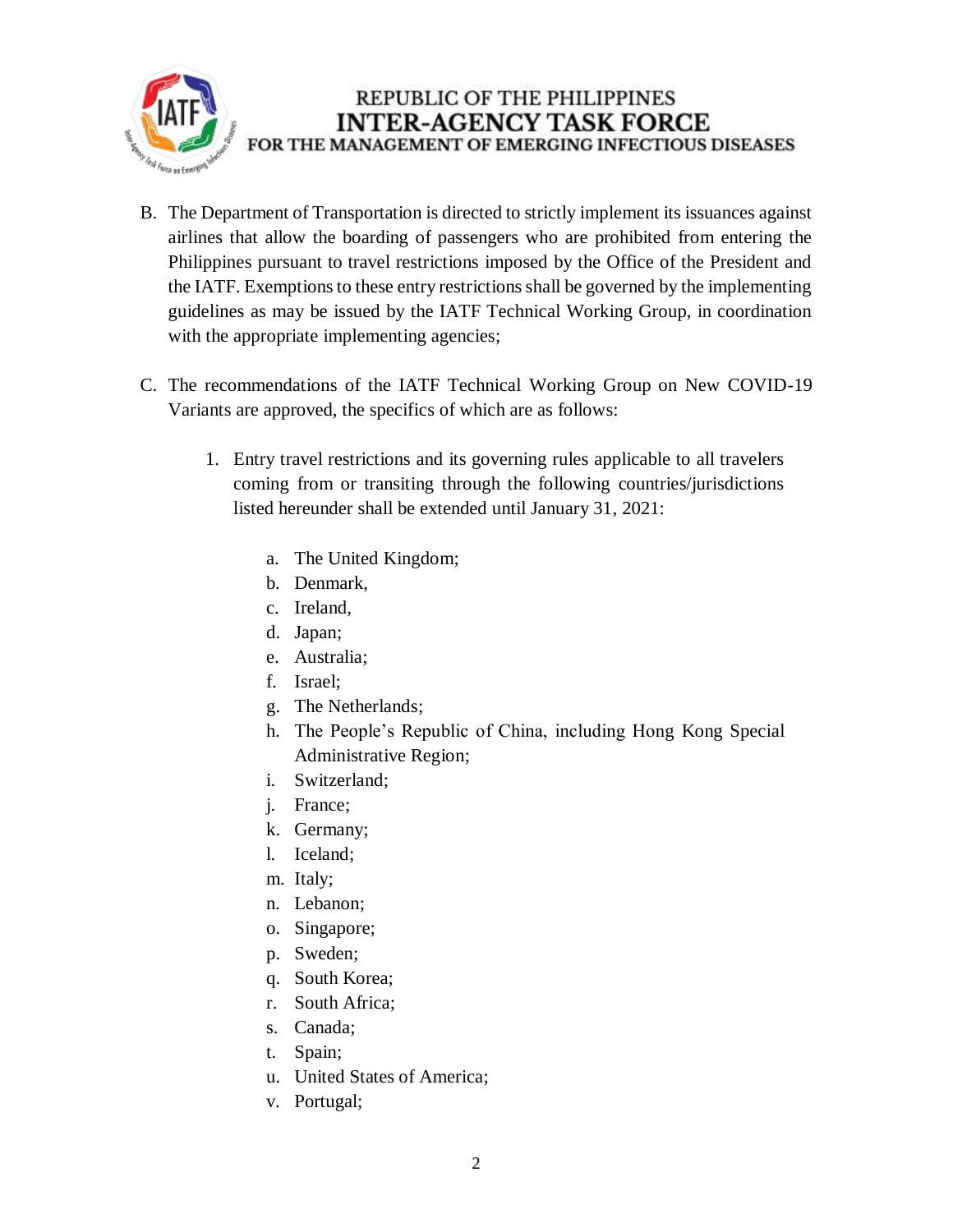

- w. India;
- x. Finland;
- y. Norway;
- z. Jordan;
- aa. Brazil;
- bb. Austria;
- cc. Pakistan;
- dd. Jamaica;
- ee. Luxembourg; and
- ff. Oman.
- 2. The strengthening of contact tracing protocols by expanding to thirdgeneration close contacts for known new variant cases whereby all identified close contacts must undergo strict facility-based quarantine for fourteen days. Remaining contacts from the flight manifest shall be advised of the appropriate quarantine protocols. The Department of the Interior and Local Government is hereby directed to issue the necessary advisories to local government units for the preparation, strengthening, and maintenance of their quarantine facilities and contact tracing efforts for a possible surge of COVID-19 cases.
- 3. All incoming travelers from any country, if found positive, shall undergo whole genome sequencing conducted by the DOH, University of the Philippines Philippine Genome Center, and UP-National Institutes of Health, in addition to the prescribed testing and quarantine protocols.

The Overseas Workers Welfare Administration, and DOTr One-Stop-Shop, together with the DOH, UP PGC, UP-NIH are directed to ensure the implementation of the appropriate protocols for those found to be positive of the new COVID-19 variants.

4. A small working group composed of DOH as lead, Department of Tourism, Department of the Interior and Local Government, Department of Public Works and Highways, Department of Budget and Management, Department of National Defense, Bureau of Quarantine, Overseas Workers Welfare Administration, representatives from the National Task Force Against COVID-19 Task Group on Management of Returning Overseas Filipinos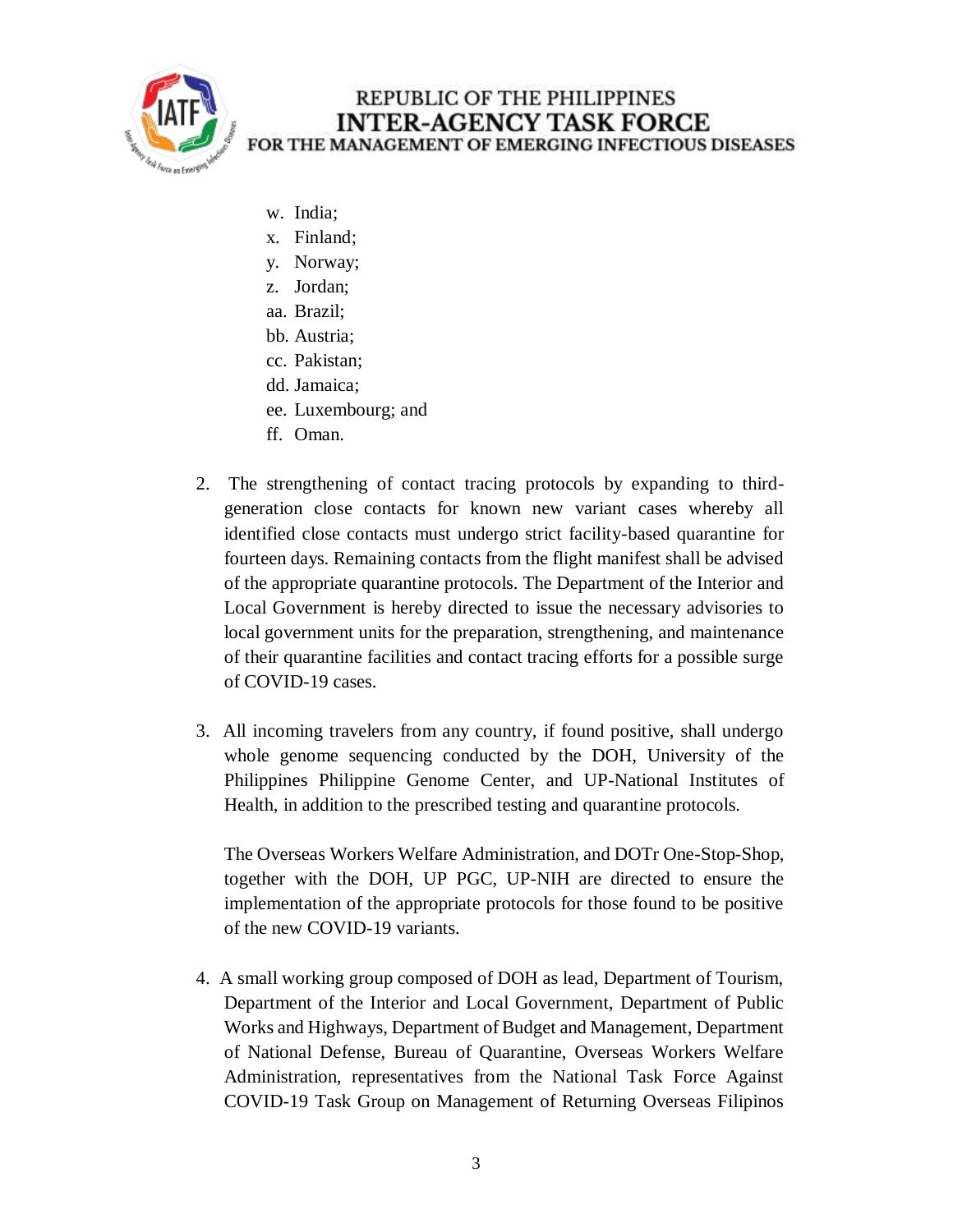

are hereby directed to convene as soon as possible and resolve issues on funding, availability, and use of quarantine facilities, and eventual handing over to LGUs of arriving Overseas Filipinos, including contingency plans;

- 5. The continuation of weekly genomic biosurveillance activities of the Department of Health, Philippine Genome Center, and University of the Philippines - National Institutes of Health among incoming passengers and local cases, prioritizing hospitalized patients, "re-infected" patients, and those in clusters;
- 6. All implementing agencies are directed to issue the necessary advisories to their attached agencies and permitted industries and/or sectors within their regulatory authorities for the more vigilant enforcement and monitoring of minimum public health standards;
- 7. Revisions on the Omnibus Guidelines for the Implementation of Community Quarantine in the Philippines as follows:
	- a. Section. 4 **GUIDELINES FOR AREAS UNDER GENERAL COMMUNITY QUARANTINE.** Areas placed under GCQ shall observe the following protocols:
		- (14) The road, rail, maritime, and aviation sectors of public transportation shall *be allowed to operate at such capacity and following the protocols as provided for by the DOTr*.
	- b. Section 5. **GUIDELINES FOR AREAS UNDER MODIFIED GENERAL COMMUNITY QUARANTINE.** Areas placed under MGCQ shall observe the following protocols:
		- (8) *The road, rail, maritime, and aviation sectors of public transportation shall be allowed to operate at such capacity and following the protocols as provided for by the DOTr.*
- 8. The DILG is directed to ensure the proper enforcement of IATF Resolution No. 85 on the use of StaySafe.ph system by local government units for ease of contact tracing.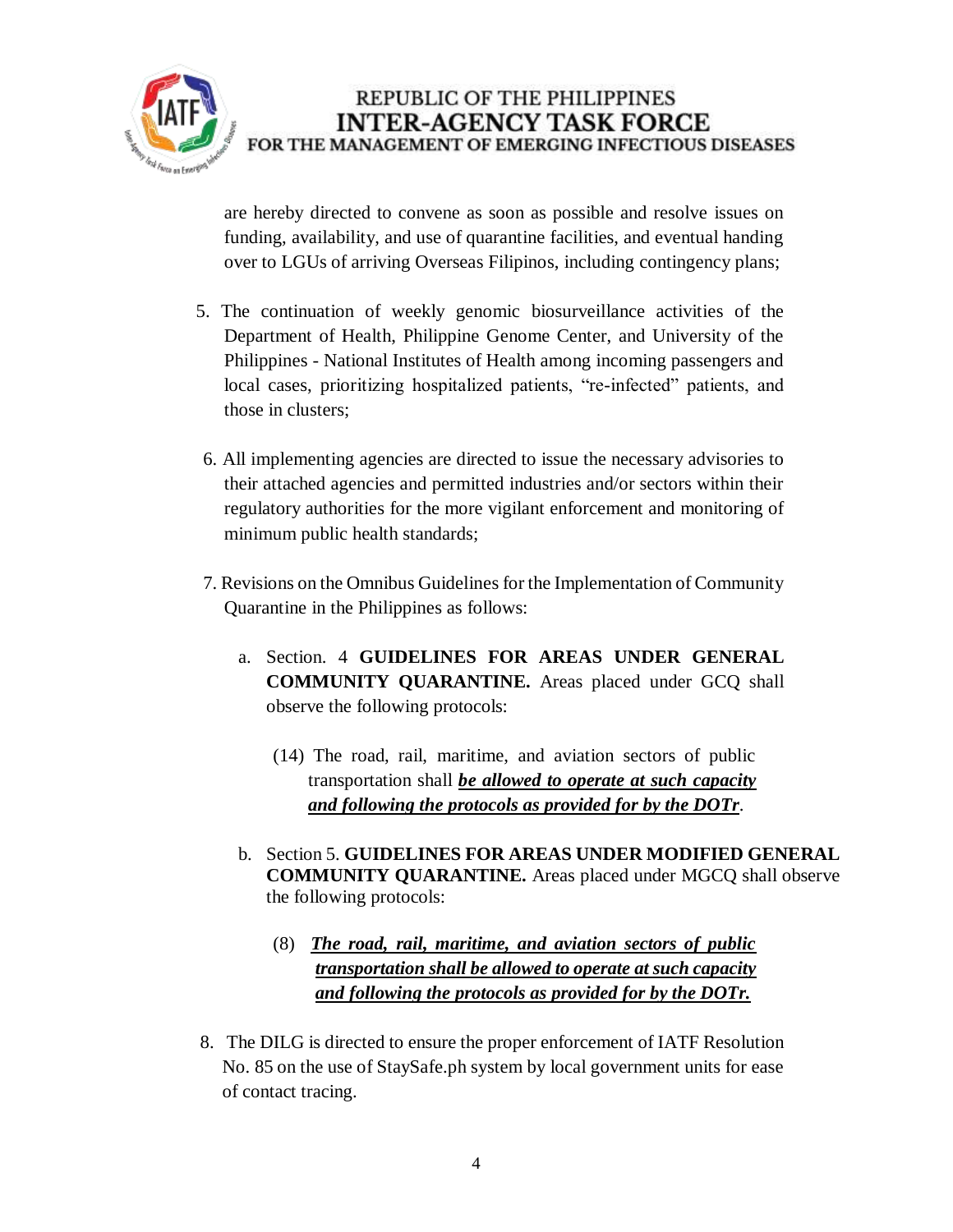

**RESOLVED FURTHER,** that the Chairperson and the Co-Chairperson shall be duly authorized to sign this Resolution for and on behalf of the Inter-Agency Task Force.

**APPROVED** this 14th of January 2021 via videoconference.

ns

**KARLO ALEXEI B. NOGRALES** Secretary, Office of the Cabinet Secretary IATF Co-Chairperson